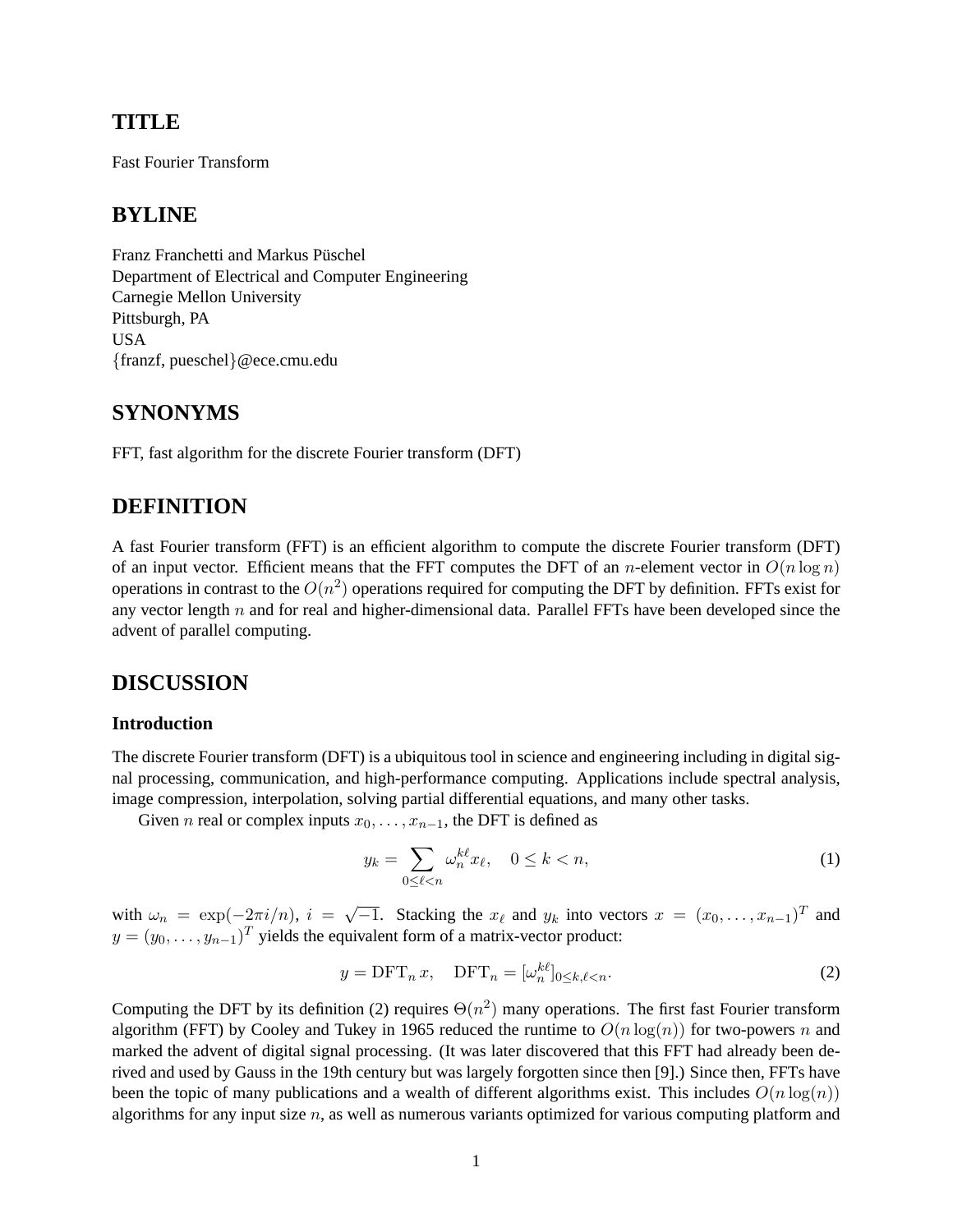computation requirements. The by far most commonly used DFT is for two-power input sizes  $n$ , partly because these sizes permit the most efficient algorithms.

The first FFT explicitly optimized for parallelism was the Pease FFT published in 1968. Since then specialized FFT variants were developed with every new type of parallel computer. This includes FFTs for data flow machines, vector computers, shared and distributed memory multiprocessors, streaming and SIMD vector architectures, digital signal processing (DSP) processors, field-programmable gate arrays (FPGAs), and graphics processing units (GPUs). Just like Pease's FFT, these parallel FFTs are mainly for two-powers  $n$  and are adaptations of the same fundamental algorithm to structurally match the target platform.

On contemporary sequential and parallel machines it has become very hard to obtain high-performance DFT implementations. Beyond the choice of a suitable FFT, many other implementation issues have to be addressed. Up to the 1990s there were many public FFT implementations and proprietary FFT libraries available. Due to the code complexity inherent to fast implementations and the fast advances in processor design, today only a few competitive open source and vendor FFT libraries are available in the parallel computing space.

#### **FFTs: Representation**

Corresponding to the two different ways (1) and (2) of representing the DFT, FFTs are represented either as sequences of summations or as factorizations of the transform matrix  $DFT_n$ . The latter representation is adopted in Van Loan's seminal book [18] on FFTs and used in the following. To explain this representation assume as example that  $DFT_n$  in (2) can be factored into four matrices

$$
\text{DFT}_n = M_1 M_2 M_3 M_4. \tag{3}
$$

Then (2) can be computed in four steps as

$$
t = M_4x, \ u = M_3t, \ v = M_2u, \ y = M_1v.
$$

If the matrices  $M_i$  are sufficiently sparse (have many zero entries) the operations count compared to a direct computation is decreased and (3) is called an FFT. For example,  $DFT_4$  can be factorized as

$$
\text{DFT}_4 = \begin{bmatrix} 1 & 1 & 1 \\ 1 & 1 & -1 & 1 \\ 1 & 1 & -1 & -1 \end{bmatrix} \begin{bmatrix} 1 & 1 & 1 \\ 1 & 1 & 1 \\ 1 & 1 & 1 \end{bmatrix} \begin{bmatrix} 1 & 1 & 1 \\ 1 & -1 & 1 \\ 1 & 1 & -1 \end{bmatrix} \begin{bmatrix} 1 & 1 & 1 \\ 1 & 1 & 1 \\ 1 & 1 & 1 \end{bmatrix},\tag{4}
$$

where omitted values are zero. This example also demonstrates why the matrix-vector multiplications in (3) are not performed using a generic sparse linear algebra library, but, since the  $M_i$  are known and fixed, by a specialized program.

Conversely, every FFT can be written as in (3) (with varying numbers of factors). The matrices  $M_i$  in FFTs are not only sparse but also structured, as a glimpse on (4) illustrates. This structure can be efficiently expressed using a formalism based on matrix algebra and also clearly expresses the parallelism inherent to an FFT.

**Matrix formalism and parallelism.** The  $n \times n$  identity matrix is denoted with  $I_n$ , and the *butterfly matrix* is a DFT of size 2:

$$
DFT_2 = \begin{bmatrix} 1 & 1 \\ 1 & -1 \end{bmatrix} . \tag{5}
$$

The *Kronecker product* of matrices A and B is defined as

$$
A \otimes B = [a_{k,\ell}B], \quad \text{for } A = [a_{k,\ell}].
$$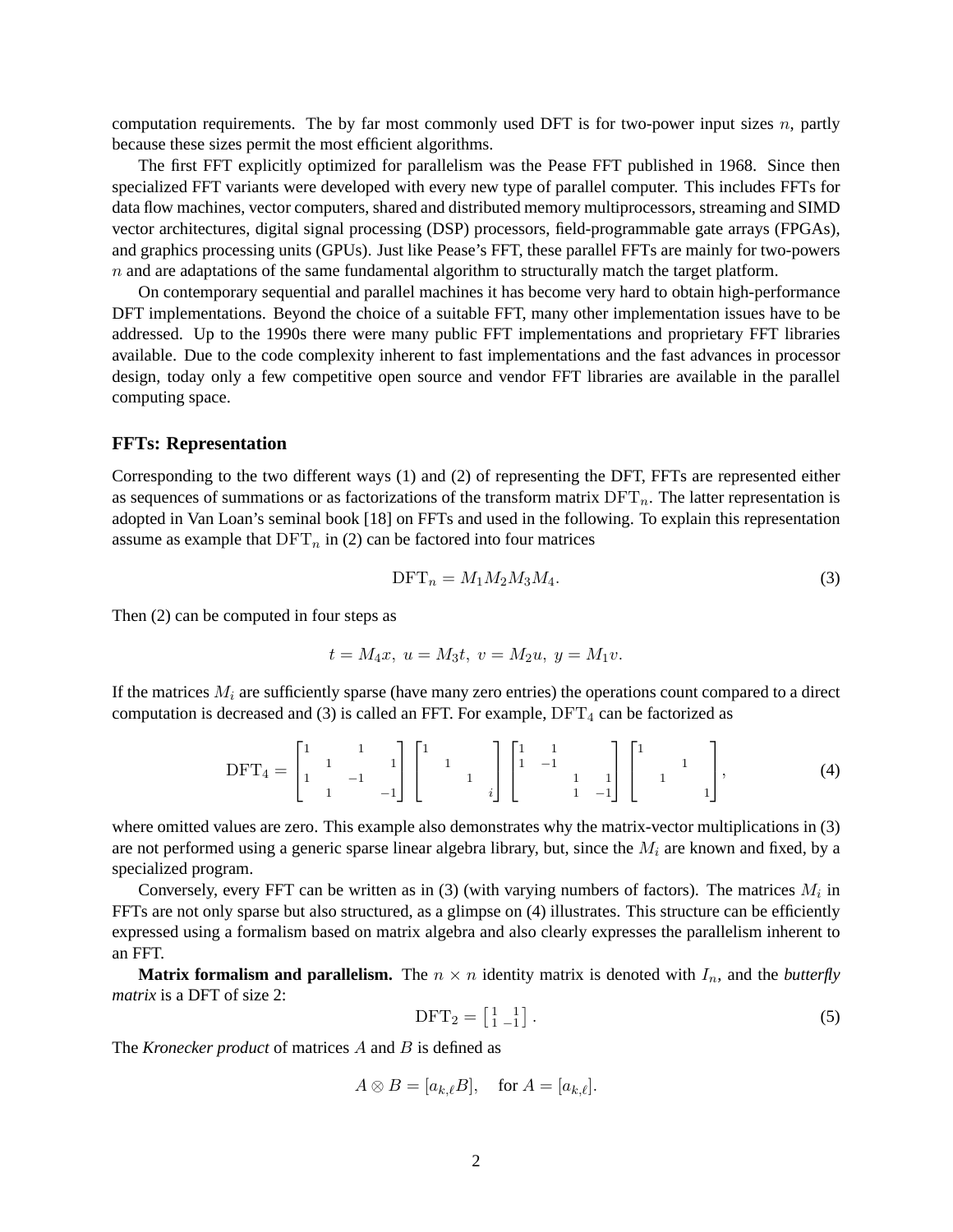

**Figure 1**: Dataflow (right to left) of a block parallel and its "dual" vector parallel construct (figure from [5]).

It replaces every entry  $a_{k,\ell}$  of A by the matrix  $a_{k,\ell}B$ . Most important for FFTs are the cases where A or B is the identity matrix. As examples consider

$$
I_4 \otimes \text{DFT}_2 = \begin{bmatrix} 1 & 1 & & & & & & \\ 1 & -1 & & & & & & \\ & & 1 & 1 & & & & \\ & & & 1 & -1 & & & \\ & & & & 1 & 1 & & \\ & & & & & 1 & -1 & \\ & & & & & & 1 & -1 \end{bmatrix}, \quad \text{DFT}_2 \otimes I_4 = \begin{bmatrix} 1 & & & & & & 1 & & & \\ & 1 & & & & & & & 1 & & \\ & & & 1 & & & & & & 1 & \\ & & & & & 1 & & & & & 1 \\ & & & & & & 1 & & & & -1 & \\ & & & & & & & & 1 & & & -1 \\ & & & & & & & & & 1 & & & -1 \end{bmatrix},
$$

with the corresponding dataflows shown in Fig. 1. Note that the dataflows are from right to left to match the order of computation in (3).  $I_4 \otimes \text{DFT}_2$  clearly expresses block parallelism: four butterflies computing on contiguous subvectors; whereas  $DFT_2 \otimes I_4$  expresses vector parallelism: four butterflies operating on interleaved subvectors which is the same as one *vector* butterfly operating on *vectors* of length four as emphasized in Fig. 1(b). More precisely, consider the code for  $DFT_2$  (i.e.,  $y = DFT_2 x$ ):

 $y[0] = x[0] + x[1];$  $y[1] = x[0] - x[1];$ 

Then code for  $DFT_2 \otimes I_4$  is obtained by replacing every scalar operation by a four-way vector operation:

 $y[0:3] = x[0:3] + x[4:7];$  $y[4:7] = x[0:3] - x[4:7];$ 

Here,  $x[a:b]$  denotes (Matlab or FORTRAN style) the subvector of x starting at a and ending at b. These examples illustrate how the tensor product captures parallelism. To summarize:

block parallelism (*n* blocks):  $I_n \otimes A$ , (6)

vector parallelism 
$$
(n\text{-way})
$$
:  $A \otimes I_n$ , (7)

where  $A$  is any matrix.

The *stride permutation* matrix  $L_m^{mn}$  permutes the elements of the input vector as  $in + j \mapsto jm + i$ ,  $0 \leq$  $i < m, 0 \le j < n$ . If the vector x is viewed as an  $n \times m$  matrix, stored in row-major order, then  $L_m^{mn}$ performs a transposition of this matrix. Further, if P is a permutation (matrix), then  $A^P = P^{-1}AP$  is the *conjugation* of A with P.

**Cooley-Tukey FFT.** The fundamental algorithm at the core of the most important parallel FFTs derived in the literature is the general-radix decimation-in-time Cooley-Tukey type FFT expressed as

$$
\text{DFT}_n = (\text{DFT}_k \otimes I_m) T_m^n (I_k \otimes \text{DFT}_m) L_k^n, \quad n = km. \tag{8}
$$

Here,  $k$  is called the radix and  $T_m^n$  is a diagonal matrix containing the *twiddle factors*. The algorithm factors the DFT into four factors as in (4), which shows the special case  $n = 4 = 2 \times 2$ . Two of the four factors in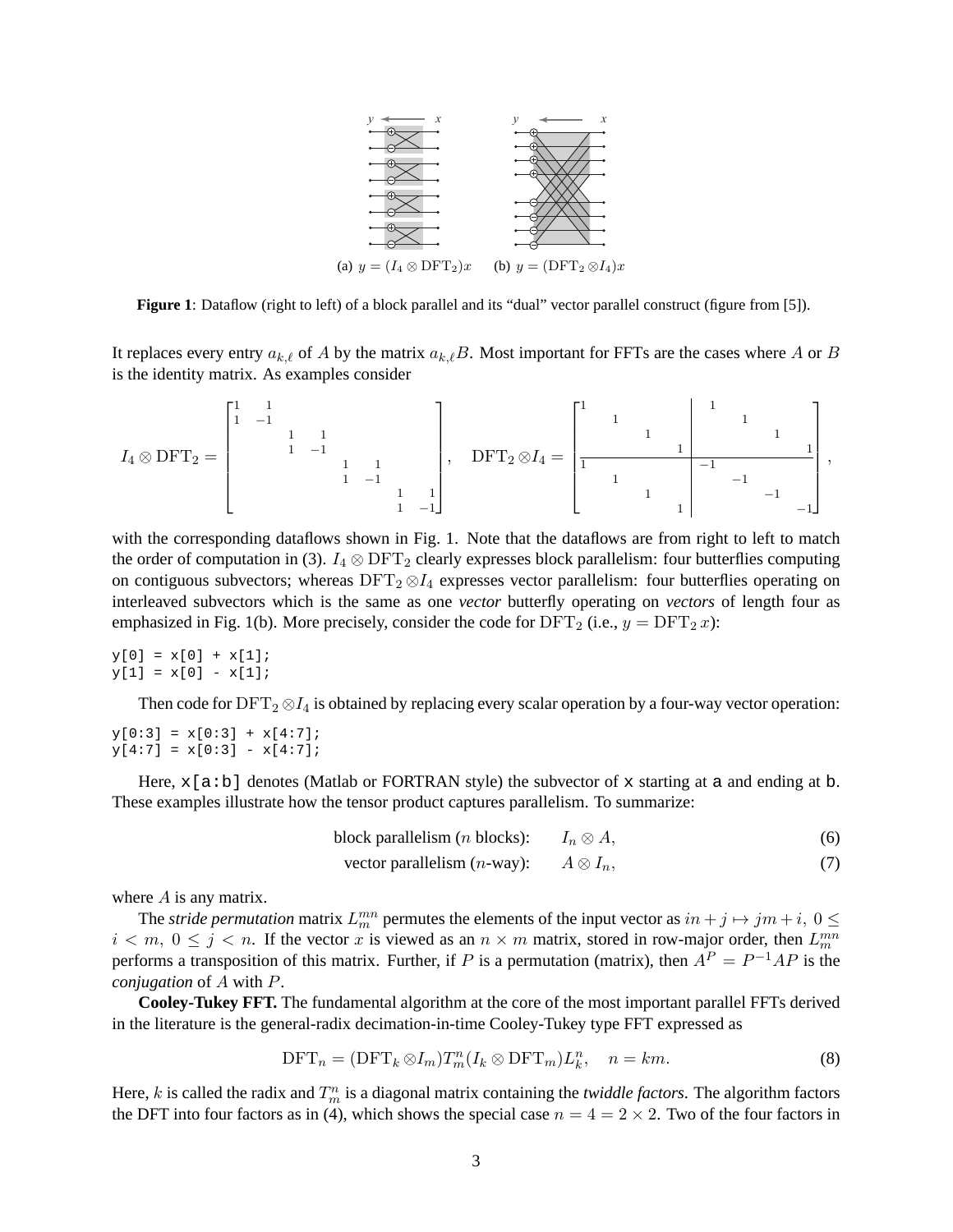

**Figure 2**: Cooley-Tukey FFT (8) for  $16 = 4 \times 4$  as matrix factorization and as (complex) data-flow graph (from right to left). Some lines are bold to emphasize the strided access (figure from [5]).

(8) contain smaller DFTs; hence the algorithm is divide-and-conquer and has to be applied recursively. At each step of the recursion the radix is a degree of freedom. For two-power sizes  $n = 2^{\ell}$ , (8) is sufficient to recurse up to  $n = 2$ , which is computed by definition (5).

Fig. 2 shows the special case  $16 = 4 \times 4$  as matrix factorization and as corresponding dataflow graph (again to be read from right to left). The smaller DFTs are represented as blocks with different shades of gray.

A straightforward implementation of (8) suggests four steps corresponding to the four factors, where two steps call smaller DFTs. However, to improve locality, the initial permutation  $L_k^n$  is usually not performed but interpreted as data access for the subsequent computation, and the twiddle diagonal  $T_m^n$  is fused with the subsequent DFTs. This strategy is chosen, for example, in the library FFTW 2.x and the code can be sketched as follows

```
void dft(int n, complex *y, complex *x) {
   int k = choose_factor(n);
   // t1 = (I_k \text{ tensor } DFT_m)L(n,k) \cdot xfor(int i = 0; i < k; ++i)
      dft\_istride(m, k, 1, t1 + m*i, x + m*i);// y = (DFT_k tensor I_m) diag(d(j))for(int i=0; i < m; ++i)
      dft_scaled(k, m, precomp_d[i], y + i, t1 + i);}
// DFT variants needed
void dft_iostride(int n, int istride, int ostride, complex *y, complex *x);
void dft_scaled(int n, int stride, complex *d, complex *y, complex *x);
```
The DFT variants needed for the smaller DFTs are implemented similarly based on (8). There are many additional issues in implementing (8) to run fast on a non-parallel platform. The focus here is on mapping (8) to parallel platforms for two-power sizes  $n$ .

### **Parallel FFTs: Basic idea**

The occurrence of tensor products in (8) shows that the algorithm has inherent block and vector parallelism as explained in (6) and (7). However, depending on the platform and for efficient mapping, the algorithm should exhibit one or both forms of parallelism throughout the computation to the extent possible. To achieve this, (8) can be formally manipulated using well-known matrix identities shown in Table 1.

The table makes clear that there is a virtually unlimited set of possible variants of (8), which also explains the large set of publications on FFTs. These variants hardly differ in operations count but in structure, which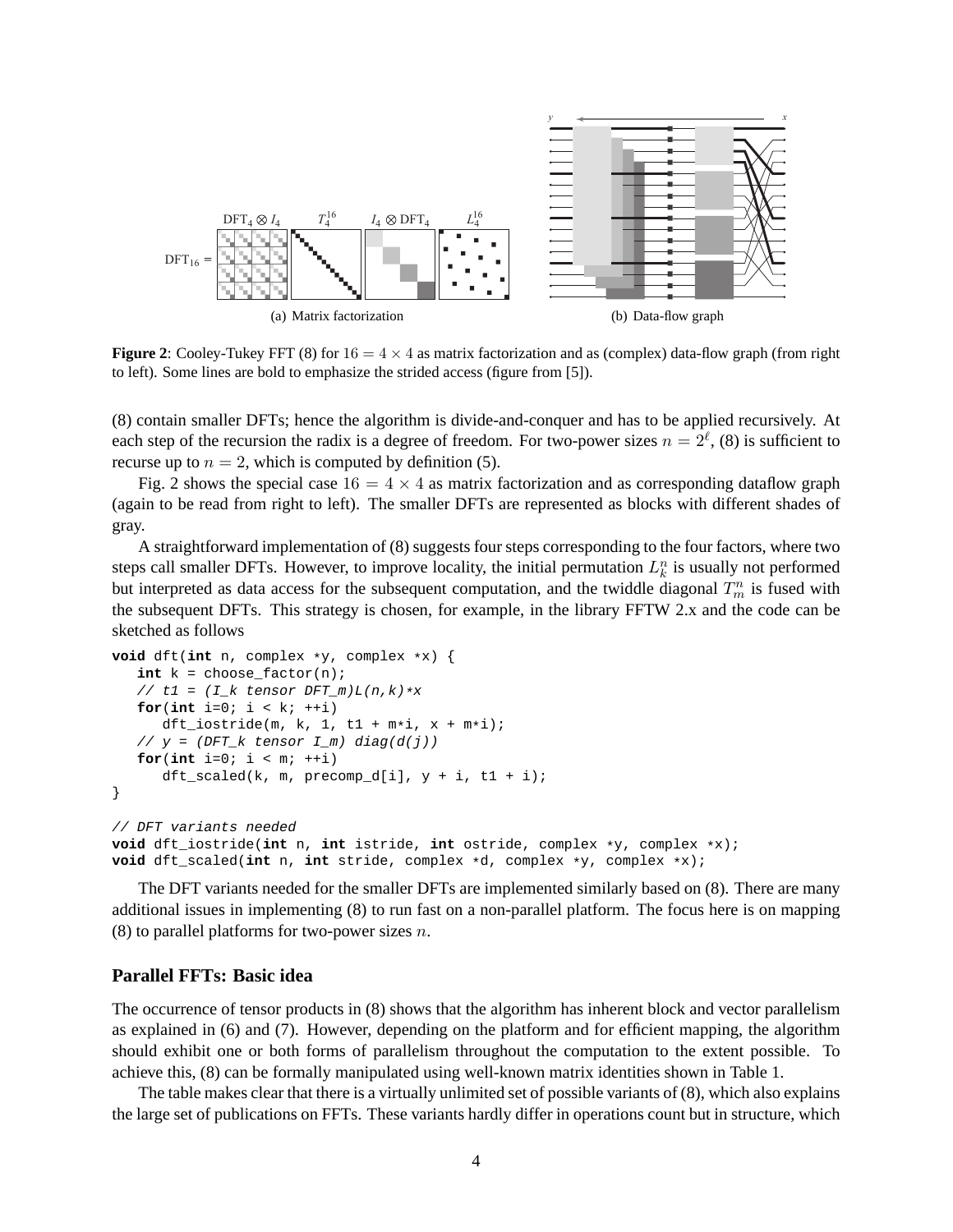$$
(BC)^{\top} = C^{\top}B^{\top}
$$
  
\n
$$
(A \otimes B)^{\top} = A^{\top} \otimes B^{\top}
$$
  
\n
$$
I_{mn} = I_m \otimes I_n,
$$
  
\n
$$
A \otimes B = (A \otimes I_m)(I_n \otimes B)
$$
  
\n
$$
I_n \otimes (BC) = (I_n \otimes B)(I_n \otimes C)
$$
  
\n
$$
(BC) \otimes I_n = (B \otimes I_n)(C \otimes I_n)
$$
  
\n
$$
A \otimes B = L_n^{mn}(B \otimes A)L_m^{mn}
$$
  
\n
$$
(L_m^{mn})^{-1} = L_n^{mn}
$$
  
\n
$$
L_m^{kmn} = (L_m^{kn} \otimes I_m)(I_k \otimes L_m^{mn})
$$
  
\n
$$
L_m^{kmn} = (I_k \otimes L_m^{mn})(L_k^{kn} \otimes I_m)
$$
  
\n
$$
L_k^{kmn} = L_{kmn}^{kmn} L_{km}^{kmn}
$$

**Table 1**: Formula identities to manipulate FFTs. A is  $n \times n$ , and B and C are  $m \times m$ . A<sup>⊤</sup> is the transpose of A.

is crucial for parallelization. The remainder of this article introduces the most important parallel FFTs derived in the literature. All these FFTs can be derived from (8) using Table 1. The presentation is divided into iterative and recursive FFTs. Each FFT is visualized for size  $n = 16$  in a form similar to (1) (and again from right to left) to emphasize block and vector parallelism. In these visualizations, the twiddle factors are dropped since they do not affect the dataflow and hence pose no structural problem for parallelization.

### **Iterative FFTs**

The historically first FFTs that were developed and adapted to parallel platforms are iterative FFTs. These algorithms implement the DFT as a sequence of nested loops (usually three). The simplest are *radix-*r forms (usually  $r = 2, 4, 8$ ), which require an FFT size of  $n = r^{\ell}$ ; more complicated mixed-radix radix variants always exist. They all factor  $\text{DFT}_n$  into a product of  $\ell$  matrices, each of which consists of a tensor product and twiddle factors. Iterative algorithms are obtained from (8) by recursive expansion, flattening the nested parentheses, and other identities in Table 1.

The most important iterative FFTs are discussed next, starting with the standard version, which is not optimized for parallelism but included for completeness. Note that the exact form of the twiddle factors differs in these FFTs, even though they are denoted with the same symbol.

**Cooley-Tukey iterative FFT.** The radix-r *iterative decimation-in-time FFT*

$$
\text{DFT}_{r^{\ell}} = \left(\prod_{i=0}^{\ell-1} \left(I_{r^i} \otimes \text{DFT}_r \otimes I_{r^{\ell-i-1}}\right) D_i^{r^{\ell}}\right) R_r^{r^{\ell}},\tag{9}
$$

is the prototypical FFT algorithm and shown in Fig. 3.  $R_r^{r^{\ell}}$  is the radix-r digit reversal permutation and the diagonal  $D_i^{r^{\ell}}$  $i^{\text{r}}$  contains the twiddle factors in the *i*th stage. The radix-2 version is implemented by Numerical Recipes using a triple loop corresponding to the two tensor products (inner two loops) and the product (outer loop).

Formal transposition of (9) yields the *iterative decimation-in-frequency FFT*:

$$
\text{DFT}_{r^{\ell}} = R_r^{r^{\ell}} \prod_{i=0}^{\ell-1} D_i^{r^{\ell}} \big( I_{r^{\ell-i-1}} \otimes \text{DFT}_r \otimes I_{r^i} \big).
$$
 (10)

Both (9) and (10) contain the bit reversal permutation  $R_r^{r^{\ell}}$ . The parallel and vector structure of the occurring butterflies depends on the stage. Thus, even though every stage is data parallel, the algorithm as is is neither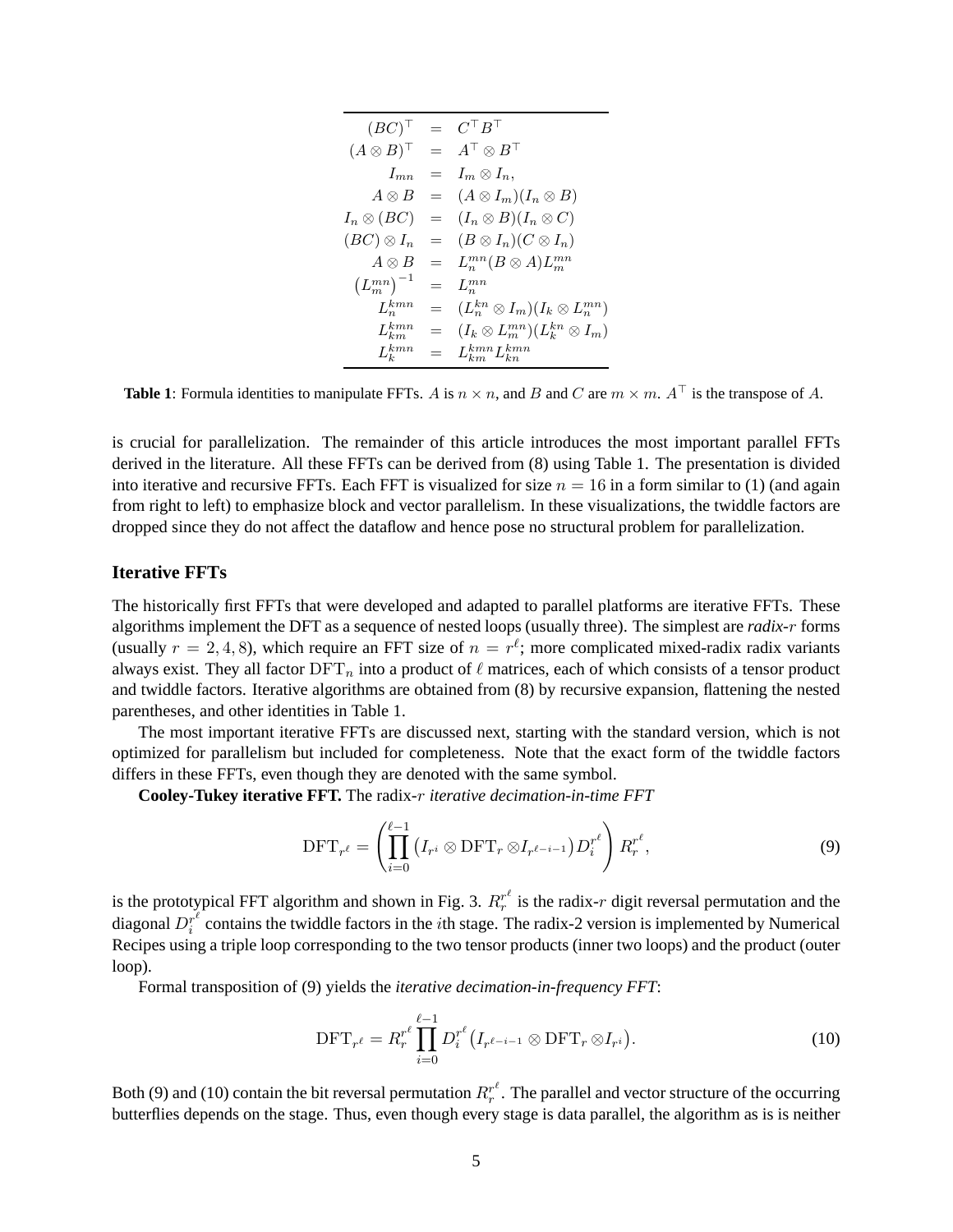

**Figure 4:** Pease FFT in (11) for  $n = 2^4$  and  $r = 2$ .

well suited for machines that require block parallelism nor vector parallelism. For this reason very few parallel triple-loop implementations exist and compiler parallelization and vectorization tend not to succeed in producing any speed-up when targeting the triple-loop algorithm.

**Pease FFT.** A variant of (9) is the *Pease* FFT

$$
\text{DFT}_{r^{\ell}} = \left(\prod_{i=0}^{\ell-1} L_r^{r^{\ell}} \left(I_{r^{\ell-1}} \otimes \text{DFT}_r\right) D_i^{r^{\ell}}\right) R_r^{r^{\ell}},\tag{11}
$$

shown in Fig. 4 for  $r = 2$ . It has constant geometry, i.e., the control flow is the same in each stage stage, and maximizes block parallelism by reducing the block sizes to  $r$  on which single butterflies are computed. However, the Pease FFT also requires the digit reversal permutation. Each stage of the Pease algorithm consists of the twiddle diagonal and a parallel butterfly block, followed by the same data exchange across parallel blocks specified through a stride permutation. The Pease FFT was originally developed for parallel computers, and its regular structure makes it a good choice for field-programmable gate arrays (FPGAs) or ASICs. Formal transposition of (11) yields a variant with the bit-reversal in the end.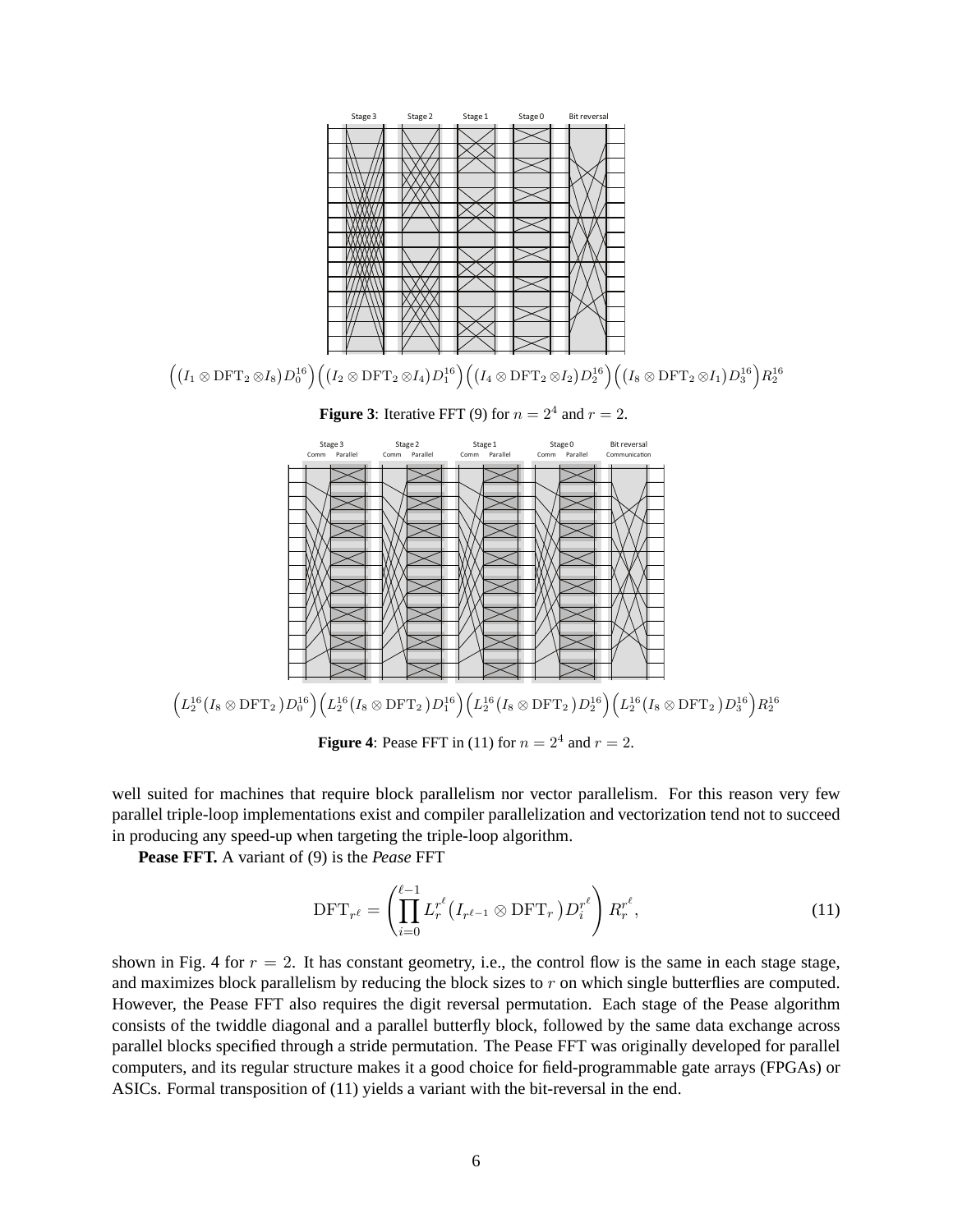

**Figure 5:** Korn-Lambiotte FFT in (12) for  $n = 2<sup>4</sup>$  and  $r = 2$ . Vbutterfly = vector butterfly.

**Korn-Lambiotte FFT.** The *Korn-Lambiotte FFT* is given by

$$
\text{DFT}_{r^{\ell}} = R_r^{r^{\ell}} \left( \prod_{i=0}^{\ell-1} L_{r^{\ell-1}}^{r^{\ell}} D_i^{r^{\ell}} \left( \text{DFT}_r \otimes I_{r^{\ell-1}} \right) \right), \tag{12}
$$

and is the algorithm that is dual to the Pease FFT in the sense used in Fig. 1. Namely, it has also constant geometry, but maximizes vector parallelism as shown in Fig. 5 for  $r = 2$ . Each stage contains one vector butterfly operating on vectors of length  $n/r$ , and a twiddle diagonal. As last step it performs the digit reversal permutation. The Korn-Lambiotte FFT was developed for early vector computers. It is derived from the Pease algorithm through formal transposition followed by the translation of the tensor product from a parallel into a vector form.

**Stockham FFT.** The *Stockham FFT*

$$
\text{DFT}_{r^{\ell}} = \prod_{i=0}^{\ell-1} \left( \text{DFT}_r \otimes I_{r^{\ell-1}} \right) D_i^{r^{\ell}} \left( L_r^{r^{\ell-i}} \otimes I_{r^i} \right),\tag{13}
$$

is *self-sorting*, i.e., it does not have a digit reversal permutation. It is shown Fig. 6 for  $r = 2$ . Like the Korn-Lambiotte FFT, it exhibits maximal vector parallelism but the permutations change across stages. Each of these permutations is a vector permutation, but the vector length increases by a factor of  $r$  in each stage (starting with 1). Thus, for most stages a sufficiently long vector length is achieved. The Stockham FFT was originally developed for vector computers. Its structure is also suitable for graphics processors (GPUs), and indeed most current GPU FFT libraries are based on the Stockham FFT. The formal transposition of (13) is also called Stockham FFT.

#### **Recursive FFT Algorithms**

The second class of Cooley-Tukey-based FFTs are recursive algorithms, which reduce a DFT of size  $n =$  $km$  into k DFTs of size m and m DFTs of size k. The advantage of recursive FFTs is better locality and hence better performance on computers with deep memory hierarchies. They also can be used as kernels for iterative algorithms. For parallelism, recursive algorithms are derived, for example, to maximize the block size for multicore platforms, or to obtain vector parallelism for a fixed vector length for platforms with SIMD vector extensions. The most important recursive algorithms are discussed next.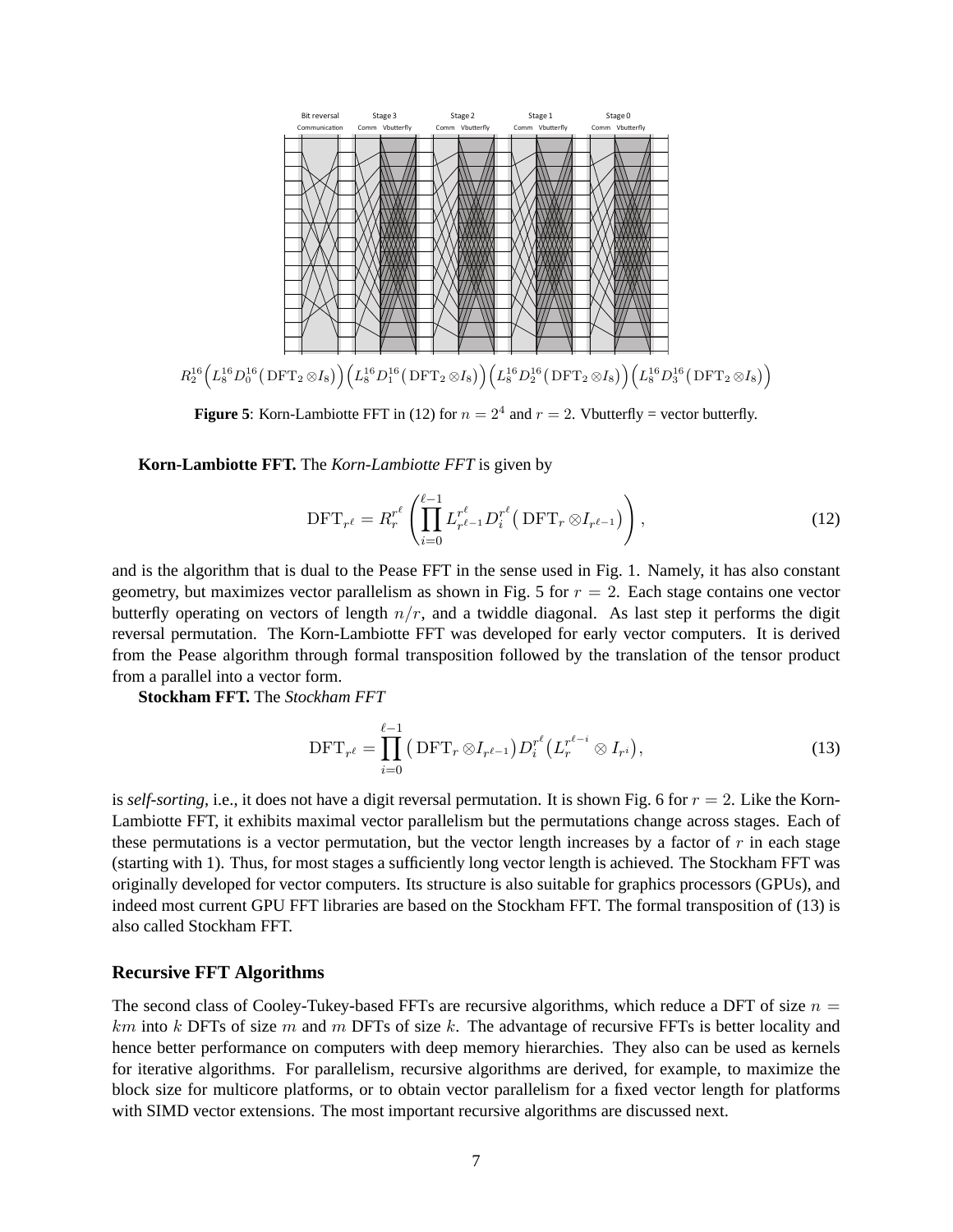

 $\Big(\big(\operatorname{DFT}_2 \otimes I_8\big) D_0^{16} \big(L_2^2 \otimes I_8\big) \Big) \Big( \big(\operatorname{DFT}_2 \otimes I_8\big) D_1^{16} \big(L_2^4 \otimes I_4\big) \Big) \Big( \big(\operatorname{DFT}_2 \otimes I_8\big) D_2^{16} \big(L_2^8 \otimes I_2\big) \Big) \Big( \big(\operatorname{DFT}_2 \otimes I_8\big) D_3^{16} \big(L_2^{16} \otimes I_1\big) \Big)$ 

**Figure 6**: Stockham FFT in (13) for  $n = 2^4$  and  $r = 2$ . Vbutterfly = vector butterfly, VShuffle = vector shuffle.



 $(\mathrm{DFT}_2 \otimes I_8)T_8^{16} \Big( I_2 \otimes \big( (\mathrm{DFT}_2 \otimes I_4)T_4^8 \big( I_2 \otimes \big( (\mathrm{DFT}_2 \otimes I_2)T_2^4(I_2 \otimes \mathrm{DFT}_2) L_2^4 \big) \big) L_2^8 \Big) \Big) L_2^{16}$ 

**Figure 7:** Recursive radix-2 decimation-in-time FFT for  $n = 2^4$ .

**Recursive Cooley-Tukey FFT.** The recursive, general-radix decimation-in-time Cooley-Tukey FFT was shown before in (8). Typically, k is chosen to be small, with values up to 64. If (8) is applied to  $n = r^{\ell}$ recursively with  $k = r$  the algorithm is called radix-r decimation-in time FFT. As explained before, the initial permutation is usually not performed but propagated as data access into the smaller DFTs. For radix-2 the algorithm is shown in Fig. 7. Note that the dataflow is equal to Fig. 3, but the order of computation is different as emphasized by the shading.

Formal transposition of (8) yields the *recursive decimation-in-frequency FFT*

$$
\text{DFT}_n = L_m^n(I_k \otimes \text{DFT}_m) T_m^n(\text{DFT}_k \otimes I_m), \quad n = km. \tag{14}
$$

Recursive application of (8) and (14) eventually leads to prime sizes k and m, which are handled by a special prime-size FFT. For two-powers  $n$  the butterfly matrix  $DFT_2$  terminates the recursion.

The implementation of (8) and (14) is more involved than the implementation of iterative algorithms, in particular in the mixed-radix case. The divide-and-conquer nature of (8) and (14) makes them good choices for machines with memory hierarchies, as at some recursion level the working set will be small enough to fit into a certain cache level, a property sometimes called *cache oblivious*. Both (8) and (14) contain both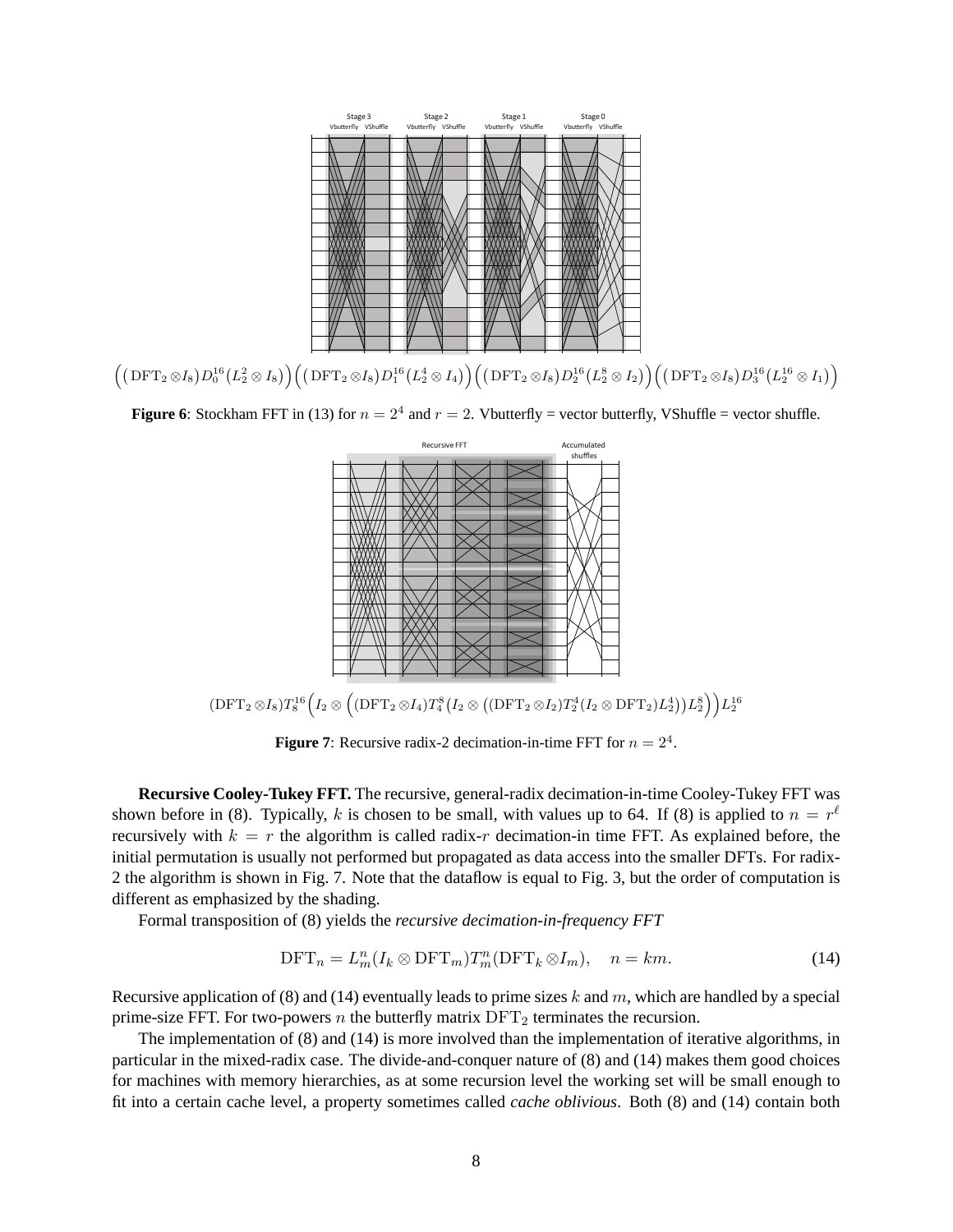

vector and parallel blocks and stride permutations. Thus, despite their inherent data parallelism, they are not ideal for either parallel or vector implementations. The following variants address this problem.

**Four-step FFT.** The *four-step FFT* is given by

$$
\text{DFT}_n = (\text{DFT}_k \otimes I_m) T_m^n L_k^n (\text{DFT}_m \otimes I_k), \quad n = km,
$$
\n(15)

and shown in Fig. 8. It is built from two stages of vector FFTs, the twiddle diagonal and a transposition. Typically,  $k, m \approx \sqrt{n}$  is chosen (also called "square root decomposition"). Then, (15) results in the longest possible vector operations except for the stride permutation in the middle.

The Four Step FFT was originally developed for vector computers and the stride permutation (or transposition) was originally implemented explicitly while the smaller FFTs were expanded with some other FFT—typically iterative. The transposition can be implemented efficiently using blocking techniques. (15) can be a good choice on parallel machines that execute operations on long vectors well and on which the overhead of a transposition is not too high. Examples includes vector computers and machines with streaming memory access like GPUs.

**Six-step FFT.** The *six-step FFT* is given by

$$
\text{DFT}_n = L_k^n(I_m \otimes \text{DFT}_k) L_m^n T_m^n(I_k \otimes \text{DFT}_m) L_k^n, \quad n = km,
$$
\n(16)

and shown in Fig. 9. It is built from two stages of parallel butterfly blocks, the twiddle diagonal, and three global transpositions (all-to-all data exchanges). (16) was originally developed for distributed memory machines and out-of-core computation. Typically,  $k, m \approx \sqrt{n}$  is chosen to maximize parallelism. The transposition was originally implemented explicitly as all-to-all communication while the smaller FFTs were expanded with some other FFT algorithm—typically iterative. As in (15), the required matrix transposition can be blocked for more efficient data movement. (16) can be a good choice on parallel machines that have multiple memory spaces and require explicit data movement, like message passing, offloading to accelerators (GPUs and FPGAs), and out-of-core computation.

**Multicore FFT.** The *multicore FFT* for a platform with p cores and cache block size  $\mu$  is given by

$$
\text{DFT}_n = (I_p \otimes (\text{DFT}_k \otimes I_{m/p})) \frac{((L_p^{kp} \otimes I_{m/p\mu}) \otimes I_{\mu})}{\times (I_p \otimes (I_{k/p} \otimes \text{DFT}_m) L_{k/p}^{n/p}) ((L_p^{pm} \otimes I_{k/p\mu}) \otimes I_{\mu})}, \quad n = km, \quad (17)
$$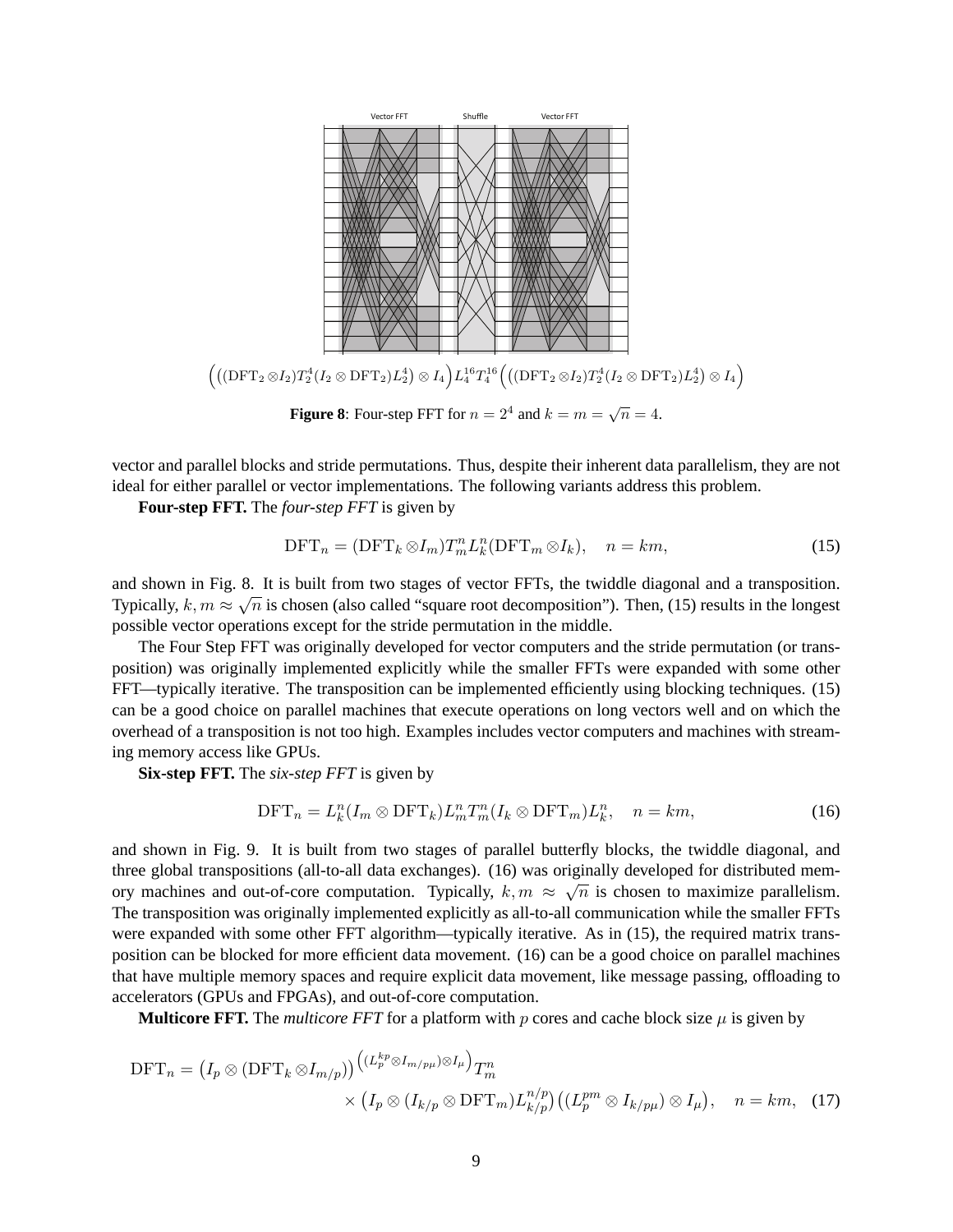



 $\left(L_4^8\otimes I_2\right)\left(I_2\otimes\left(\text{DFT}_2\otimes I_2\right)T_2^4(I_2\otimes\text{DFT}_2)L_2^4\right)\otimes I_2\right)\left(L_2^8\otimes I_2\right)T_4^{16}\left(I_2\otimes\left(I_2\otimes\text{DFT}_2\otimes I_2\right)T_2^4(I_2\otimes\text{DFT}_2)\right)R_2^8\right)\left(L_2^8\otimes I_2\right)T_2^{16}\left(I_2\otimes\left(I_2\otimes\left(\text{DFT}_2\otimes I_2\right)T_2^4(I_2$ 

**Figure 10:** Multicore FFT for  $n = 2^4$ ,  $k = m = 4$ ,  $p = 2$  cores, and cache block size  $\mu = 2$ .

and is a version of (8) that is optimized for homogeneous multicore CPUs with memory hierarchies. An example is shown in Fig. 10. (17) follows the recursive FFT (8) closely but ensures that all data exchanges between cores and all memory accesses are performed with cache block granularity. For a multicore with cache block size  $\mu$  and p cores, (17) is built solely from permutations that permute entire cache lines and p-way parallel compute blocks. This property allows for parallelization of small problem sizes across a moderate number of cores. Implementation of (17) on a cache-based system relies on the cache coherency protocol to transmit cache lines of length  $\mu$  between cores and requires a global barrier. Implementation on a scratchpad based system requires explicit sending and receiving of the data packets, and depending on the communication interface additional synchronization may be required.

The smaller DFTs in (17) can be expanded, for example, with the short vector FFT (discussed next) to optimize for vector extensions.

**SIMD short vector FFT.** For CPUs with SIMD  $\nu$ -way vector extensions like SSE and AltiVec and a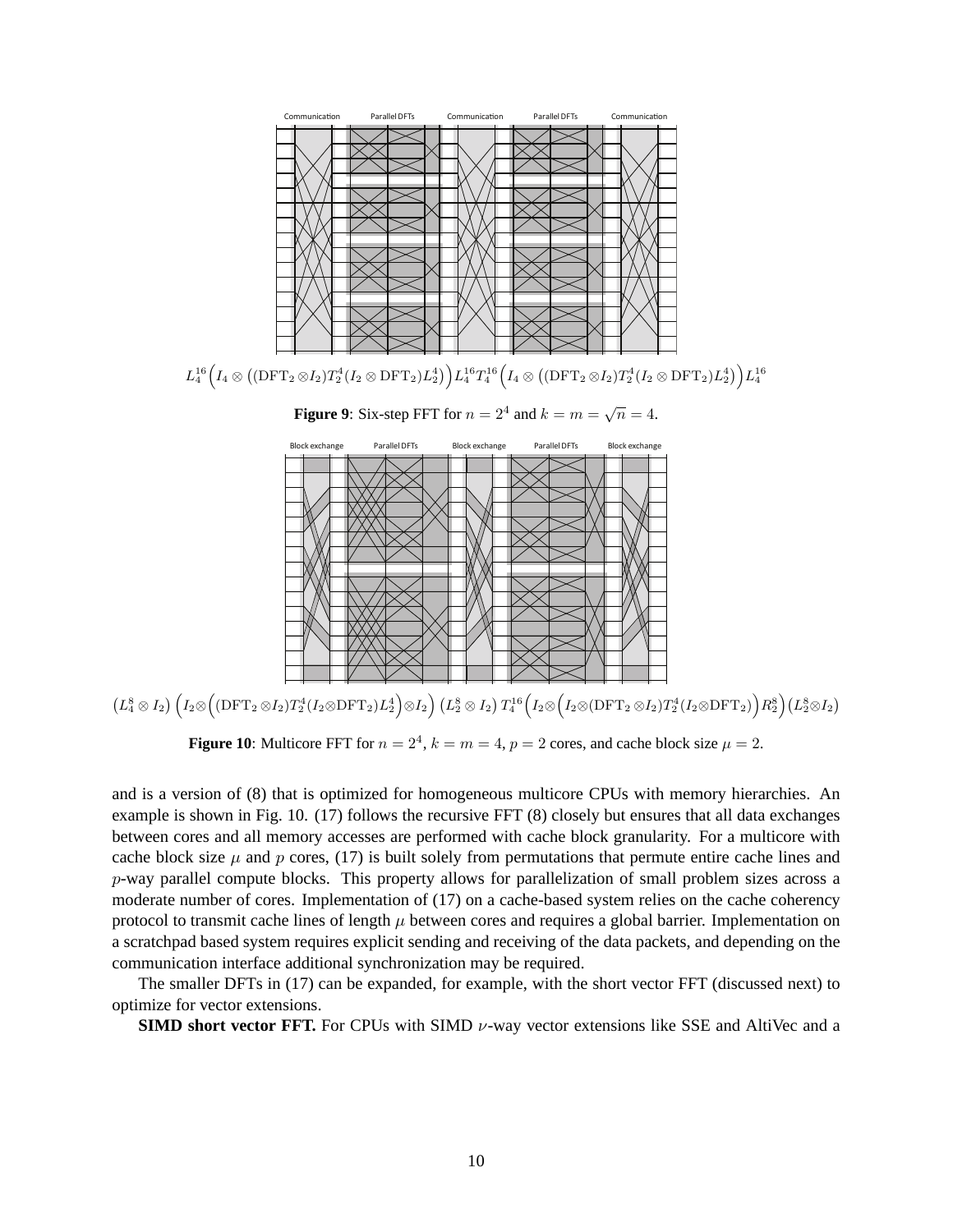

 $\Big(\big((\mathrm{DFT}_2\otimes I_2)T^4_2(I_2\otimes\mathrm{DFT}_2)L_2^4\big)\otimes I_2\Big)T_4^{16}\Big(I_2\otimes (L_2^4\otimes I_2)(I_2\otimes L_2^4)\big((\mathrm{DFT}_2\otimes I_2)T_2^4(I_2\otimes\mathrm{DFT}_2)L_2^4\big)\otimes I_2\Big)(L_2^8\otimes I_2)T_4^{16}\Big(I_2\otimes (L_2^4\otimes I_2)T_2^4(I_2\otimes\mathrm{DFT}_2)L_2^4\Big)\Big)T_2^{16}\Big(I_2$ 

**Figure 11:** Short vector FFT in (18) for  $n = 2^4$ ,  $k = m = 4$ , and (complex) vector length  $\nu = 2$ .

memory hierarchy, the *short vector FFT* is defined as

$$
\text{DFT}_n = ((\text{DFT}_k \otimes I_{m/\nu}) \otimes I_{\nu}) T_m^n (I_{k/\nu} \otimes (L_{\nu}^m \otimes I_{\nu}) \times (I_{m/\nu} \otimes L_{\nu}^{\nu^2}) (\text{DFT}_m \otimes I_{\nu})) (L_{k/\nu}^{n/\nu} \otimes I_{\nu}), \quad n = km, \quad (18)
$$

and can be implemented using solely vector arithmetic, aligned vector memory access, and a small number of vector shuffle operations. An example is shown in Fig. 11. All compute operations in (18) have complex ν-way vector parallelism. The only operation that is not ν-way vectorized is the stride permutations  $L_v^{\nu^2}$  $_{\nu}^{\nu}$ , which can be implemented efficiently using in-register shuffle instructions. (18) requires the support or implementation of complex vector arithmetic and packs  $\nu$  complex elements into a machine vector register of width  $2\nu$ . A variant that vectorizes the real rather then the complex dataflow exists.

**Vector recursion.** The *vector recursion* performs a locality optimization for deep memory hierarchies for the first stage  $(I_k \otimes DFT_m)L_k^n$  of (8). Namely, in this stage  $DFT_m$  is further expanded using again (8) with  $m = m_1 m_2$  and the resulting expression is manipulated to yield

$$
(I_k \otimes \text{DFT}_m)L_k^n = (I_k \otimes (\text{DFT}_{m_1} \otimes I_{m_2})T_{m_2}^m)
$$

$$
\times (L_k^{km_1} \otimes I_{m_2}) (I_{m_1} \otimes (I_k \otimes \text{DFT}_{m_2})L_k^{km_2}) (L_{m_1}^m \otimes I_k). \quad (19)
$$

While the recursive FFT (8) ensures that the working set will eventually fit into any level of cache, large two-power FFTs induce large 2-power strides. For caches with lower associativity these strides result in a high number of conflict misses, which may impose a severe performance penalty. For large enough twopower sizes, in the first stage of (8) every single load will result in a cache miss. The vector recursion alleviates this problem by replacing the stride permutation in (8) by stride permutations of vectors, at the expense of an extra pass through the working set. Since (19) matches  $(I_k \otimes DFT_n) L_k^{kn}$ , it is recursively applicable and will eventually produce child problems that fit into any cache level. The vector recursion produces algorithms that are a mix of iterative and recursive as shown in Fig. 12.

### **Other FFT topics**

So far the discussion has focused on one-dimensional complex two-power size FFTs. Some extensions are mentioned next.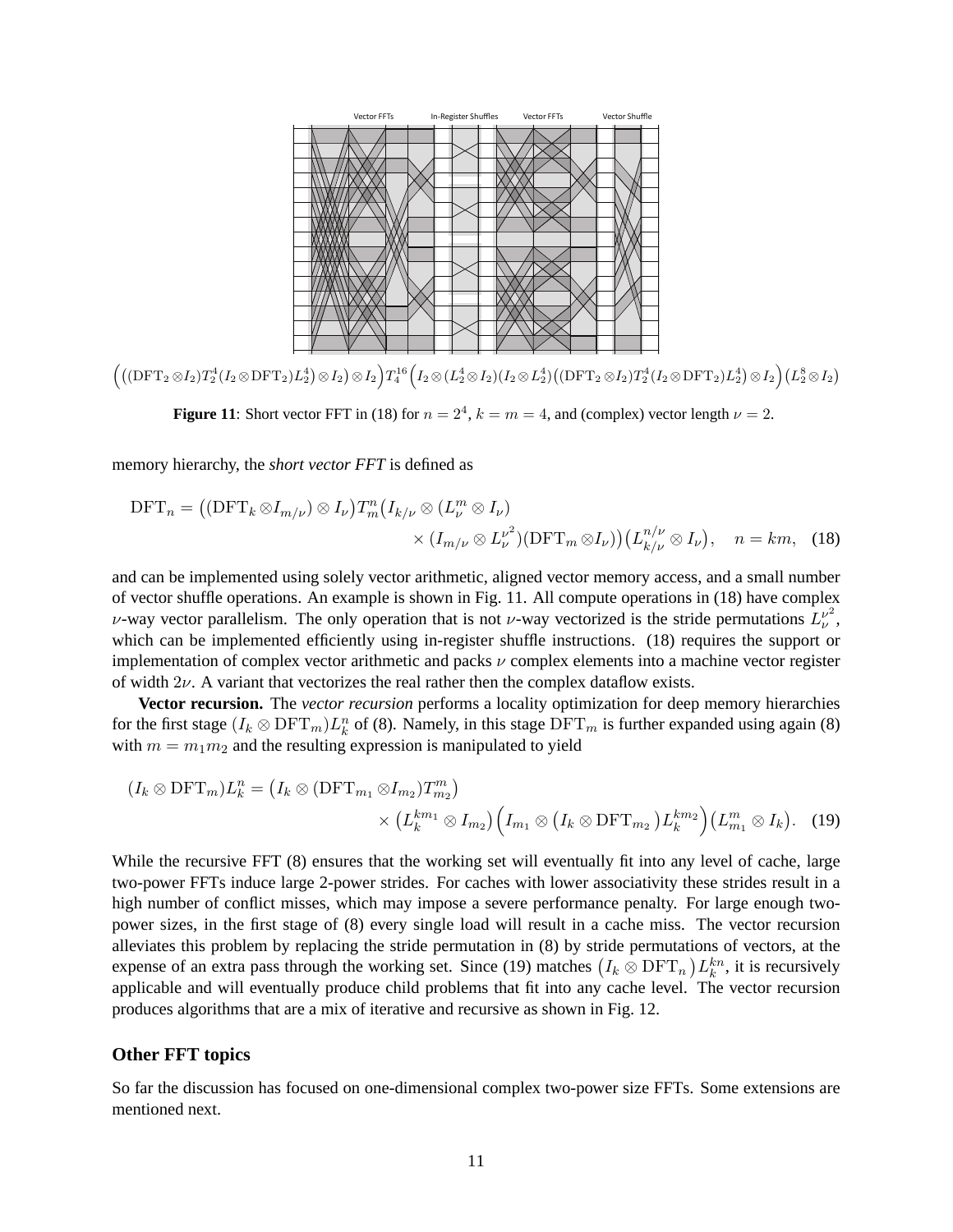

 $(\mathrm{DFT}_2\otimes I_8)T_8^{16}(I_2\otimes (\mathrm{DFT}_2\otimes I_4)T_4^8)\bigl(L_2^4\otimes I_4\bigr)\Bigl(I_2\otimes \Bigl(I_2\otimes \bigl([\mathrm{DFT}_2\otimes I_2)T_2^4(I_2\otimes \mathrm{DFT}_2)\bigr)\Bigr)R_2^8\Bigr)(L_2^8\otimes I_2)$ 

**Figure 12**: Vector recursive FFT for  $n = 2<sup>4</sup>$ . The vector recursion is applied once and yields vector shuffles, two recursive FFTs, and two iterative vector stages.

**General size recursive FFT algorithms.** DFT algorithms fundamentally different from (8) include prime-factor (*n* is a product of coprime factors), Rader (*n* is prime), and Bluestein or Winograd (any *n*). In practice these are mostly used for small sizes  $<$  32, which then serve as building blocks for large composite sizes via (8). The exception is Bluestein's algorithm that is often used to compute large sizes with large prime factors or large prime numbers.

**DFT variants and other FFTs.** In practice, several variants of the DFT in (2) are needed including forward/inverse, interleaved/split complex format, for complex/real input data, in-place/out-of-place, and others. Fortunately, most of these variants are close to the standard DFT in (2), so fast code for the latter can be adapted. An exception is the DFT for real input data, which has its own class of FFTs.

**Multidimensional FFT algorithms.** The Kronecker product naturally arises in 2D and 3D DFTs, which respectively can be written as

$$
DFT_{m \times n} = DFT_m \otimes DFT_n, \qquad (20)
$$

$$
\text{DFT}_{k \times m \times n} = \text{DFT}_k \otimes \text{DFT}_m \otimes \text{DFT}_n. \tag{21}
$$

For a 2D DFT, applying identities from Table 1 to (20) yields the row-column algorithm

$$
\text{DFT}_{m \times n} = (\text{DFT}_m \otimes I_n)(I_m \otimes \text{DFT}_n). \tag{22}
$$

The 2D vector-radix algorithm can also be derived with identities from Table 1 from (20):

$$
\text{DFT}_{mn \times rs} = \left( \text{DFT}_{m \times r} \otimes I_{ns} \right)^{I_m \otimes L_r^{rn} \otimes I_s} \left( T_n^{mn} \otimes T_s^{rs} \right) \times \left( I_{mr} \otimes \text{DFT}_{n \times s} \right)^{I_m \otimes L_r^{rn} \otimes I_s} \left( L_m^{mn} \otimes L_r^{rs} \right). \tag{23}
$$

Higher-dimensional versions are derived similarly, and the associativity of ⊗ gives rise to more variants.

## **RELATED ENTRIES**

**FFTW** FFTE SPIRAL ATLAS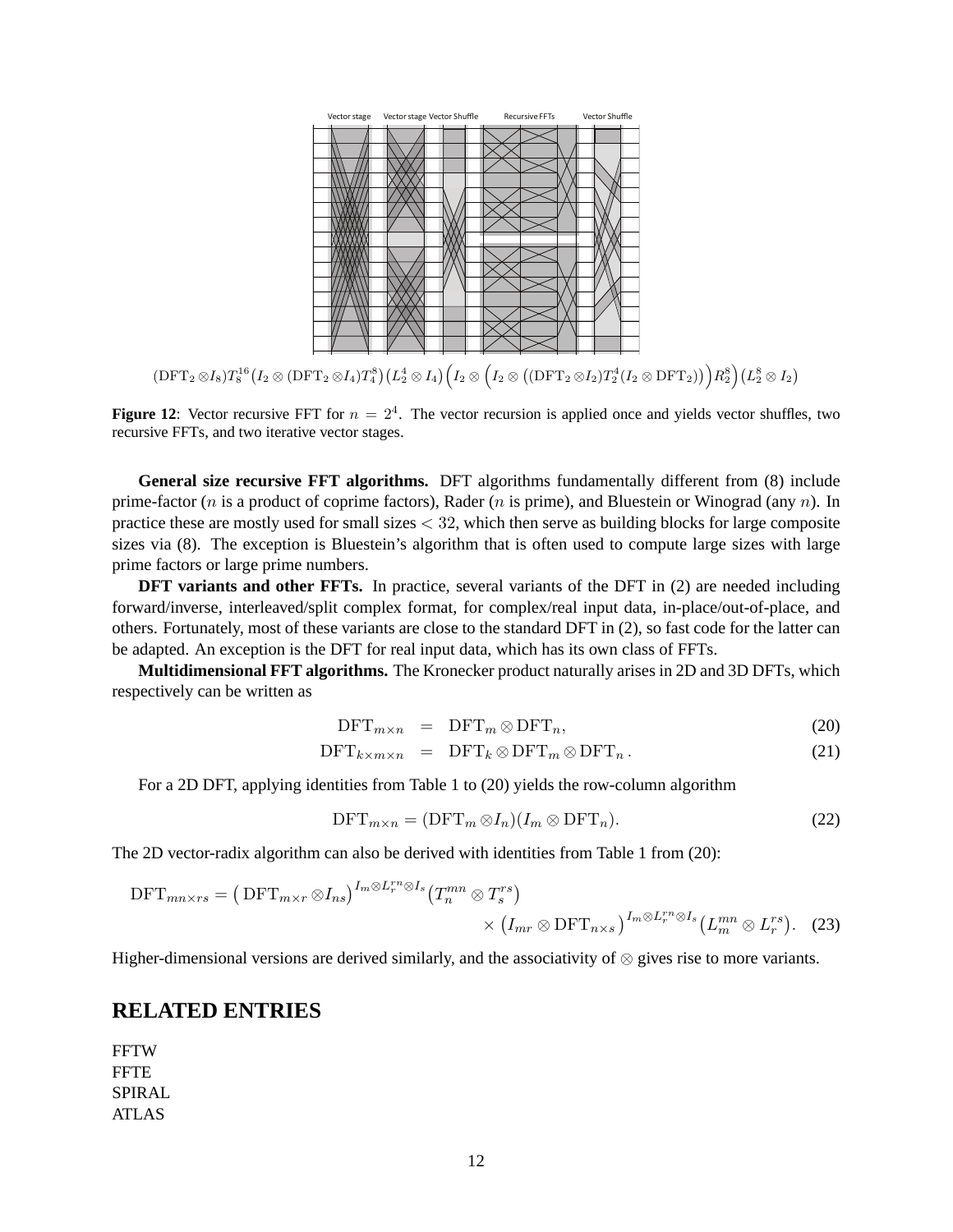## **BIBLIOGRAPHIC NOTES AND FURTHER READING**

The original Cooley-Tukey FFT algorithm can be found in [2]. The Pease FFT in [13] is the first FFT derived and represented using the Kronecker product formalism. The other parallel FFTs were derived in [10] (Korn-Lambiotte FFT), [16] (Stockham FFT), [11] (Four-Step FFT), [1] (Six-Step FFT). The vector radix FFT algorithm can be found in [8], the vector recursion in [7], the short vector FFT in [3], and the multicore FFT in [4]. A good overview on FFTs including the classical parallel variants is given in Van Loan's book [18] and the book by Tolimieri, An and Lu [17]; both are based on the formalism used here. Also excellent is Nussbaumer FFT book [12]. An overview on real FFTs can be found in [20].

At the point of writing the most important fast DFT libraries are FFTW by Frigo and Johnson [6, 7], Intel's MKL and IPP, and IBM's ESSL and PESSL. FFTE is currently used in the HPC Challenge as *Global FFT* benchmark reference implementation. Most CPU, GPU, and FPGA vendors maintain DFT libraries. Some historic DFT libraries like FFTPACK are still widely used. Numerical Recipes [14] provides C code for an iterative radix-2 FFT implementation. BenchFFT provides up-to-date FFT benchmarks of about 60 single-node DFT libraries. The Spiral system is capable of generating parallel DFT libraries directly from the tensor product based algorithm description [19, 15].

## **References**

- [1] D. H. Bailey. FFTs in external or hierarchical memory. *J. Supercomputing*, 4:23–35, 1990.
- [2] J. W. Cooley and J. W. Tukey. An algorithm for the machine calculation of complex Fourier series. *Math. of Computation*, 19:297–301, 1965.
- [3] F. Franchetti and M Püschel. Short vector code generation for the discrete Fourier transform. In *Proc. IEEE Int'l Parallel and Distributed Processing Symposium (IPDPS)*, pages 58–67, 2003.
- [4] F. Franchetti, Y. Voronenko, and M. Püschel. FFT program generation for shared memory: SMP and multicore. In *Proc. Supercomputing (SC)*, 2006.
- [5] Franz Franchetti, Markus Püschel, Yevgen Voronenko, Srinivas Chellappa, and José M. F. Moura. Discrete Fourier transform on multicore. *IEEE Signal Processing Magazine, special issue on "Signal Processing on Platforms with Multiple Cores"*, 26(6):90–102, 2009.
- [6] M. Frigo and S. G. Johnson. FFTW: An adaptive software architecture for the FFT. In *Proc. IEEE Int'l Conf. Acoustics, Speech, and Signal Processing (ICASSP)*, volume 3, pages 1381–1384, 1998.
- [7] M. Frigo and S. G. Johnson. The design and implementation of FFTW3. *Proceedings of the IEEE*, 93(2):216– 231, 2005. special issue on "Program Generation, Optimization, and Adaptation".
- [8] D. B. Harris, J. H. Mc Clellan, D. S. K. Chan, and H. W. Schuessler. Vector radix fast Fourier transform. In *Proc. International Conference on Acoustics, Speech, and Signal Processing. Conference Proceedings (ICASSP '77)*, pages 548–551, Los Alamitos, 1977. IEEE Comput. Soc. Press.
- [9] M. T. Heidemann, D. H. Johnson, and C. S. Burrus. Gauss and the History of the Fast Fourier Transform. *Archive for History of Exact Sciences*, 34:265–277, 1985.
- [10] D. G. Korn and J. J. Lambiotte, Jr. Computing the fast fourier transform on a vector computer. *Mathematics of Computation*, 33(7):977–992, 1979.
- [11] A. Norton and A. J. Silberger. Parallelization and performance analysis of the Cooley-Tukey FFT algorithm for shared-memory architectures. *IEEE Trans. Comput.*, 36(5):581–591, 1987.
- [12] H. J. Nussbaumer. *Fast Fourier Transformation and Convolution Algorithms*. Springer, 2nd edition, 1982.
- [13] M. C. Pease. An adaptation of the fast Fourier transform for parallel processing. *Journal of the ACM*, 15(2), April 1968.